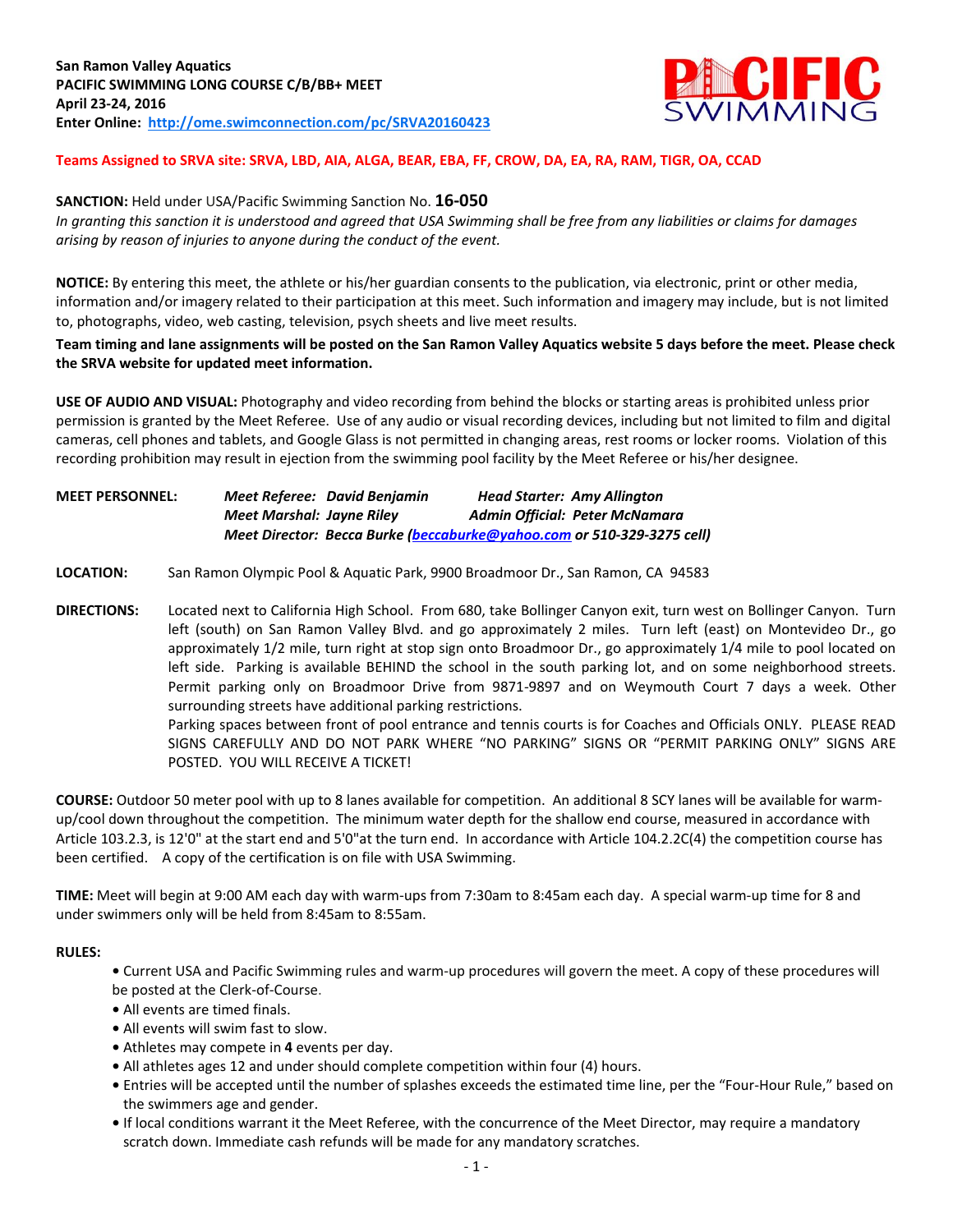- **•** All coaches and deck officials must wear their USA Swimming membership cards in a visible manner.
- **•** Athletes entering the 400 OPEN Freestyle must have met the 11-12 USA-S Motivational "B" time for their gender in order to enter.Athletes in 400 Free must provide own timers. Counters are not allowed for 400 Meter freestyle.

**ATTENTION HIGH SCHOOL ATHLETES:** If you are a high school athlete in season, you need to be Unattached from this meet. It is the athlete's responsibility to be Unattached from this meet. You can un-attach at the meet if necessary. This does not apply to athletes swimming under the rules of the Nevada Interscholastic Activities Association (NIAA).

**UNACCOMPANIED ATHLETES:** Any USA Swimming athlete-member competing at the meet must be accompanied by a USA Swimming member-coach for the purposes of athlete supervision during warm-up, competition and warm-down. If a coach-member of the athlete's USA-Swimming Club does not attend the meet to serve in said supervisory capacity, it is the responsibility of the athletes or the athlete's legal guardian to arrange for supervision by a USA Swimming member-coach. The Meet Director or Meet Referee may assist the athlete in making arrangements for such supervision; however, it is recommended that such arrangements be made in advance of the meet by the athlete's USA Swimming Club Member-Coach.

**RACING STARTS:** Athletes must be certified by a USA Swimming member-coach as being proficient in performing a racing start, or must start the race in the water. It is the responsibility of the athlete or the athlete's legal guardian to ensure compliance with this requirement.

# **RESTRICTIONS:**

- Smoking and the use of other tobacco products is prohibited on the pool deck, in the locker rooms, in spectator seating, on standing areas and in all areas used by athletes, during the meet and during warm-up periods.
- Sale and use of alcoholic beverages is prohibited in all areas of the meet venue.
- No glass containers are allowed in the meet venue.
- No propane heaters are permitted except for snack bar/meet operations.
- All shelters must be properly secured.
- Changing into or out of swimsuits other than in locker rooms or other designated areas is prohibited.
- Destructive devices, to include but not limited to, explosive devices and equipment, firearms (open or concealed), blades, knives, mace, stun guns and blunt objects are strictly prohibited in the swimming facility and its surrounding areas. If observed, the Meet Referee or his/her designee may ask that these devices be stored safely away from the public or removed from the facility. Noncompliance may result in the reporting to law enforcement authorities and ejection from the facility. Law enforcement officers (LEO) are exempt per applicable laws.
- No canopy set up prior to 7:00am

# **ELIGIBILITY:**

- Athletes must be current members of USA Swimming and enter their name and registration number on the meet entry card as they are shown on their Registration Card. If this is not done, it may be difficult to match the athlete with the registration and times database. The meet host will check all athlete registrations against the SWIMS database and if not found to be registered, the Meet Director shall accept the registration at the meet (a \$10 surcharge will be added to the regular registration fee). Duplicate registrations will be refunded by mail.
- Athletes in the "BB" Division must have met at least the USA-S Motivational "BB" time standard for their age group and gender. Athletes in the "B" Division must have met at least the listed "B" time standard. All entry times slower than the listed "B" time standard will be in the "C" Division. For 8&U, athletes in the "A" division must have met at least the listed "PC-A" time standard.
- **Entries with "NO TIME" will be accepted (Exception – Open 400 Freestyle. See Rules).**
- Entry times submitted for this meet will be checked against a computer database and may be changed in accordance with Pacific Swimming Entry Time Verification Procedures.
- Disabled athletes are welcome to attend this meet and should contact the Meet Director or Meet Referee regarding any special accommodations on entry times and seeding per Pacific Swimming policy.
- Athletes 19 years of age and over may compete in the meet for time only, no awards. Such athletes must have met standards for the 17-18 age group.
- The athlete's age will be the age of the athlete on the first day of the meet.

**ENTRY PRIORITY:** Meet entries will not be accepted any earlier than March 19, 2016. Entries from members of assigned "year round" Zone 2 clubs postmarked or entered online by 11:59 p.m. on March 25, 2016 will be given  $1<sup>st</sup>$  priority acceptance. Entries from members of all Zone 2 clubs (year round and seasonal) postmarked or entered online between 12:00 a.m. March 26, 2016 and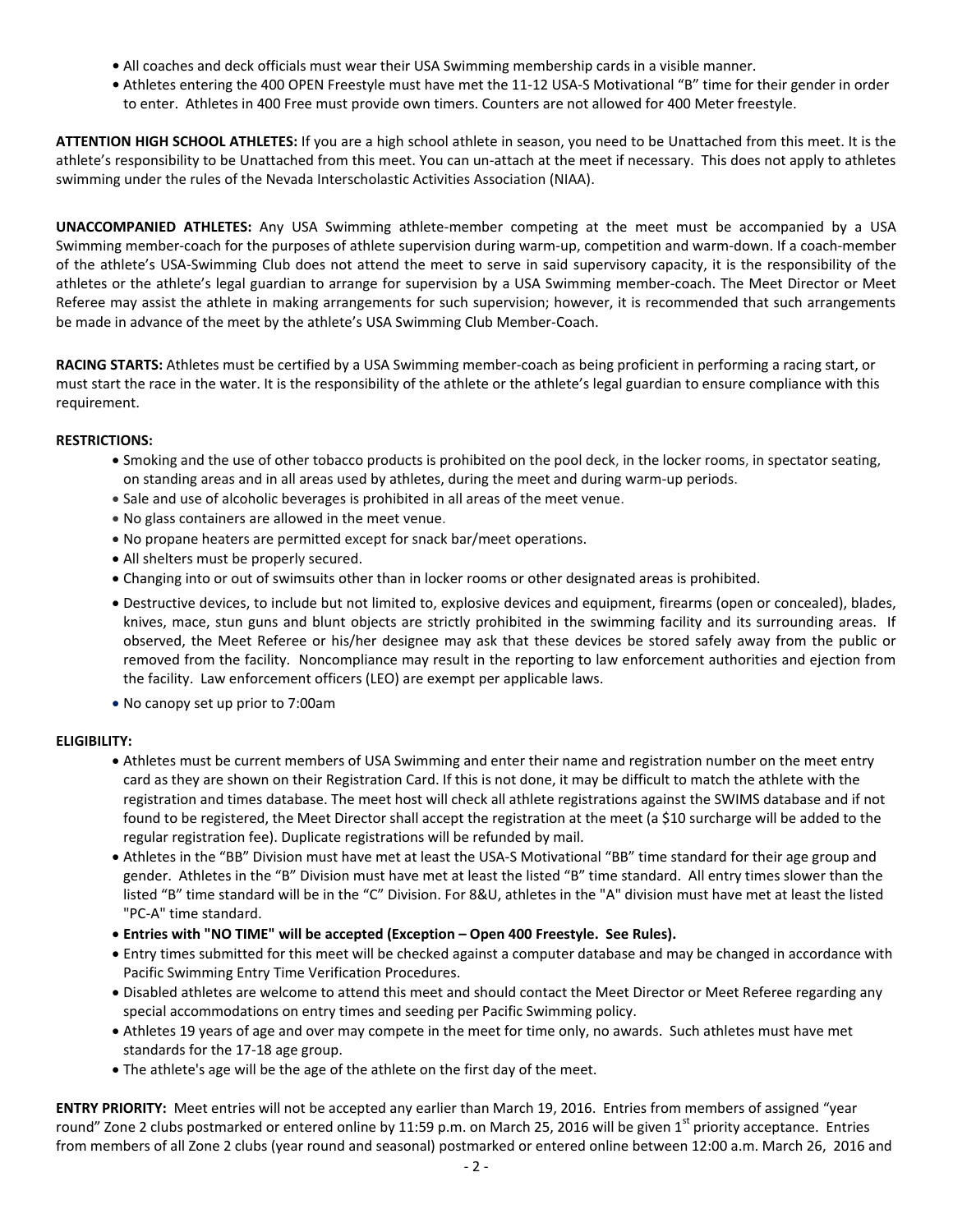11:59 p.m. April 1, 2016 will be given 2<sup>nd</sup> priority acceptance. All entries from Zone 2, all other Pacific LSC Zones and other LSC's, either postmarked, entered online, or hand delivered by the entry deadline will be considered in the order that they were received.

**\*\* NOTE: Athletes who falsify their entry from by listing a club to which they are not legitimately associated will be rejected from the meet. Further, entry fees will not be refunded and they may be referred to the Pacific Swimming Review Committee for disciplinary action.**

**ENTRY FEES:** \$4.00 per event plus a \$10.00 participation fee per athlete. Entries will be rejected if payment is not sent at time of request. No refunds will be made, except mandatory scratch downs.

**ONLINE ENTRIES:** To enter online go to **http://ome.swimconnection.com/pc/SRVA20160423** to receive an immediate entry confirmation. This method requires payment by credit card. Swim Connection, LLC charges a processing fee for this service, equal to \$1 per athlete plus 5% of the total Entry Fees. Please note that the processing fee is a separate fee from the Entry Fees. If you do not wish to pay the processing fee, enter the meet using a mail entry. **Entering online is a convenience, is completely voluntary, and is in no way required or expected of an athlete by Pacific Swimming.** Online entries will be accepted through April 13, 2016.

**MAILED OR HAND DELIVERED ENTRIES**: Entries must be on the attached consolidated entry form. Forms must be filled out completely and printed clearly with athlete's best time. Entries must be postmarked by midnight, April 11, 2016 or hand delivered by 6:30 p.m. April 13, 2016. No late entries will be accepted. No refunds will be made, except mandatory scratch downs. Requests for confirmation of receipt of entries should include a self-addressed envelope.

**Make check payable to**: **San Ramon Valley Aquatics Mail or hand deliver entries to**: **SRVA AttN: Meet Entry 7598 Interlachen Ave San Ramon CA 94583**

**CHECK-IN:** The meet will be deck seeded. Athletes must check-in at the Clerk-of-Course**. No event shall be closed more than 30 minutes before the scheduled start of the session.** Close of check-in for all individual events shall be no more than 60 minutes before the estimated time of the start of the first heat of the event. Athletes who do not check in will not be seeded and will not be allowed to compete in that event.

**SCRATCHES:** Any athletes not reporting for or competing in an individual timed final event that they have checked in for shall not be penalized. Athletes who must withdraw from an event after it is seeded are requested to inform the referee immediately.

**AWARDS:** The first 8 places will be awarded for 8 and Under (PC C/B/A divisions), 9-10, 11-12, and 13-14 age groups (C/B/BB+ divisions). All athletes achieving an A time for the first time will be awarded a standard A medal, regardless of place achieved in the event. No awards will be given for athletes 15 years of age and older. Note: Individual awards must be picked up at the meet. We will not mail or distribute awards after the meet.

**ADMISSION:** Free. A program will be available for sale.

**SNACK BAR & HOSPITALITY:** A snack bar will be available throughout the competition. Coaches and working deck officials will be provided lunch. Hospitality will serve refreshments to timers and volunteers.

**MISCELLANEOUS:** No overnight parking is allowed. Facilities will not be provided after meet hours. **No entry into facility prior to 7:00am**

**MINIMUM OFFICIALS:** The Meet Referee shall conduct an inventory of Officials and shall compare the number of athletes entered against the number of Officials that worked representing each club per day of the meet. Those clubs who have not provided sufficient Officials on a day of the meet, in accordance with the table below, will be fined \$100 per missing Official per day.

| Club swimmers entered in session | Trained and carded officials requested |
|----------------------------------|----------------------------------------|
| $1 - 10$                         |                                        |
| $11 - 25$                        |                                        |
| $26 - 50$                        |                                        |
| $51 - 75$                        |                                        |
| 76-100                           |                                        |
| Every 20 swimmers over 100       |                                        |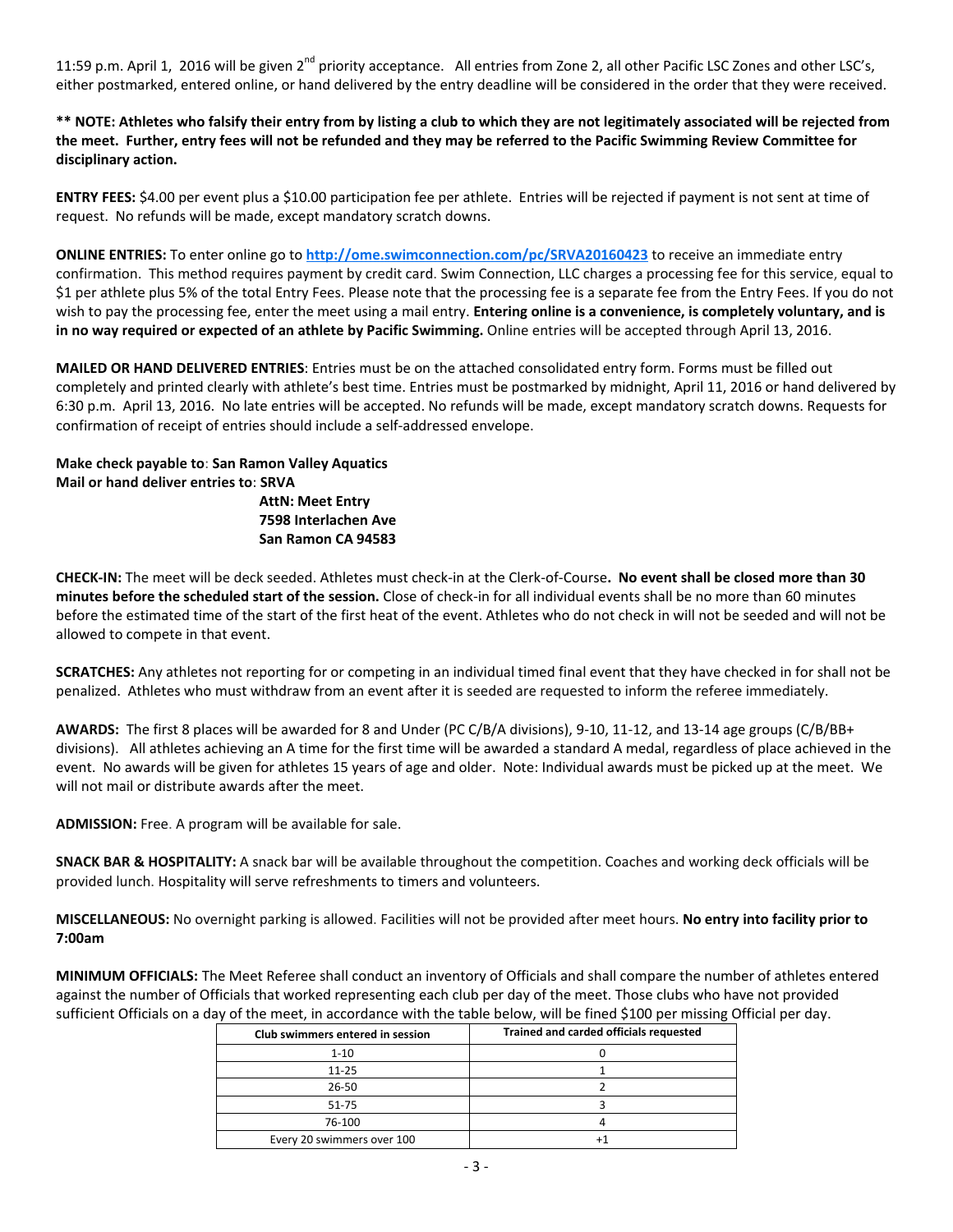## **EVENT SUMMARY**

|                          | <b>SATURDAY</b> |           |        | <b>SUNDAY</b>    |              |              |              |  |  |
|--------------------------|-----------------|-----------|--------|------------------|--------------|--------------|--------------|--|--|
| <b>8 &amp; UN</b>        | $9-10$          | $11 - 12$ | 13-18  | 8 & UN           | $9 - 10$     | $11 - 12$    | 13-18        |  |  |
| 100 FR                   | 200 FR          | 200 FR    | 200 FR | 100 BK           | 100 BK       | 100 BR       | 200 BK       |  |  |
| 50 FL                    | 50 BK           | 50 BK     | 100 BK | 50 BR            | 50 FL        | 50 FL        | 100 FL       |  |  |
| 50 BK                    | 100 FL          | 200 FL    | 200 FL | <b>50 FR</b>     | 200 IM       | 200 IM       | 200 IM       |  |  |
|                          | 50 BR           | 50 BR     | 100 BR |                  | 100 BR       | 200 BK       | 200 BR       |  |  |
|                          | 100 FR          | 100 FR    | 100 FR |                  | <b>50 FR</b> | <b>50 FR</b> | <b>50 FR</b> |  |  |
| <b>OPEN Girls 400 FR</b> |                 |           |        | OPEN Boys 400 FR |              |              |              |  |  |

## **EVENTS**

|                | Saturday April 23, 2016 |                | Sunday April 24, 2016 |                  |
|----------------|-------------------------|----------------|-----------------------|------------------|
| <b>EVENT#</b>  | <b>EVENT</b>            | <b>EVENT#</b>  | <b>EVENT#</b>         | <b>EVENT</b>     |
| $\mathbf{1}$   | 13-18 200 FR            | $\overline{2}$ | 39                    | 13-18 200 BK     |
| $\overline{3}$ | 11-12 200 FR            | 4              | 41                    | 11-12 100 BR     |
| 5              | 9-10 200 FR             | 6              | 43                    | 9-10 100 BK      |
| $\overline{7}$ | 8-U 100 FR              | 8              | 45                    | 8-U 100 BK       |
| 9              | 13-18 100 BK            | 10             | 47                    | 13-18 100 FL     |
| 11             | 11-12 50 BK             | 12             | 49                    | 11-12 50 FL      |
| 13             | 9-10 50BK               | 14             | 51                    | 9-10 50 FL       |
| 15             | 13-18 200 FL            | 16             | 53                    | 8-U 50 BR        |
| 17             | 11-12 200 FL            | 18             | 55                    | 13-18 200 IM     |
| 19             | 9-10 100 FL             | 20             | 57                    | 11-12 200 IM     |
| 21             | 8-U 50 FL               | 22             | 59                    | 9-10 200 IM      |
| 23             | 13-18 100 BR            | 24             | 61                    | 13-18 200 BR     |
| 25             | 11-12 50 BR             | 26             | 63                    | 11-12 200 BK     |
| 27             | 9-10 50 BR              | 28             | 65                    | 9-10 100 BR      |
| 29             | 8-U 50 BK               | 30             | 67                    | 8-U 50 FR        |
| 31             | 13-18 100 FR            | 32             | 69                    | 13-18 50 FR      |
| 33             | 11-12 100 FR            | 34             | 71                    | 11-12 50 FR      |
| 35             | 9-10 100 FR             | 36             | 73                    | 9-10 50 FR       |
| 37             | OPEN Girls 400 FR       |                |                       | OPEN Boys 400 FR |

|                | Saturday April 23, 2016 |                | Sunday April 24, 2016 |                  |    |
|----------------|-------------------------|----------------|-----------------------|------------------|----|
| <b>EVENT#</b>  | <b>EVENT</b>            | <b>EVENT#</b>  | <b>EVENT#</b>         | <b>EVENT</b>     |    |
| $\mathbf{1}$   | 13-18 200 FR            | $\overline{2}$ | 39                    | 13-18 200 BK     | 40 |
| 3              | 11-12 200 FR            | 4              | 41                    | 11-12 100 BR     | 42 |
| 5              | 9-10 200 FR             | 6              | 43                    | 9-10 100 BK      | 44 |
| $\overline{7}$ | 8-U 100 FR              | 8              | 45                    | 8-U 100 BK       | 46 |
| 9              | 13-18 100 BK            | 10             | 47                    | 13-18 100 FL     | 48 |
| 11             | 11-12 50 BK             | 12             | 49                    | 11-12 50 FL      | 50 |
| 13             | 9-10 50BK               | 14             | 51                    | 9-10 50 FL       | 52 |
| 15             | 13-18 200 FL            | 16             | 53                    | 8-U 50 BR        | 54 |
| 17             | 11-12 200 FL            | 18             | 55                    | 13-18 200 IM     | 56 |
| 19             | 9-10 100 FL             | 20             | 57                    | 11-12 200 IM     | 58 |
| 21             | 8-U 50 FL               | 22             | 59                    | 9-10 200 IM      | 60 |
| 23             | 13-18 100 BR            | 24             | 61                    | 13-18 200 BR     | 62 |
| 25             | 11-12 50 BR             | 26             | 63                    | 11-12 200 BK     | 64 |
| 27             | 9-10 50 BR              | 28             | 65                    | 9-10 100 BR      | 66 |
| 29             | 8-U 50 BK               | 30             | 67                    | 8-U 50 FR        | 68 |
| 31             | 13-18 100 FR            | 32             | 69                    | 13-18 50 FR      | 70 |
| 33             | 11-12 100 FR            | 34             | 71                    | 11-12 50 FR      | 72 |
| 35             | 9-10 100 FR             | 36             | 73                    | 9-10 50 FR       | 74 |
| 37             | OPEN Girls 400 FR       |                |                       | OPEN Boys 400 FR | 76 |

Use the following URL to find the time standards: <http://www.pacswim.org/swim-meet-times/standards>

\* Athletes entering the OPEN 400 Free must have met the 11-12 "B" time for their gender in order to enter. Athletes in the 400 OPEN Free must supply their own timers.